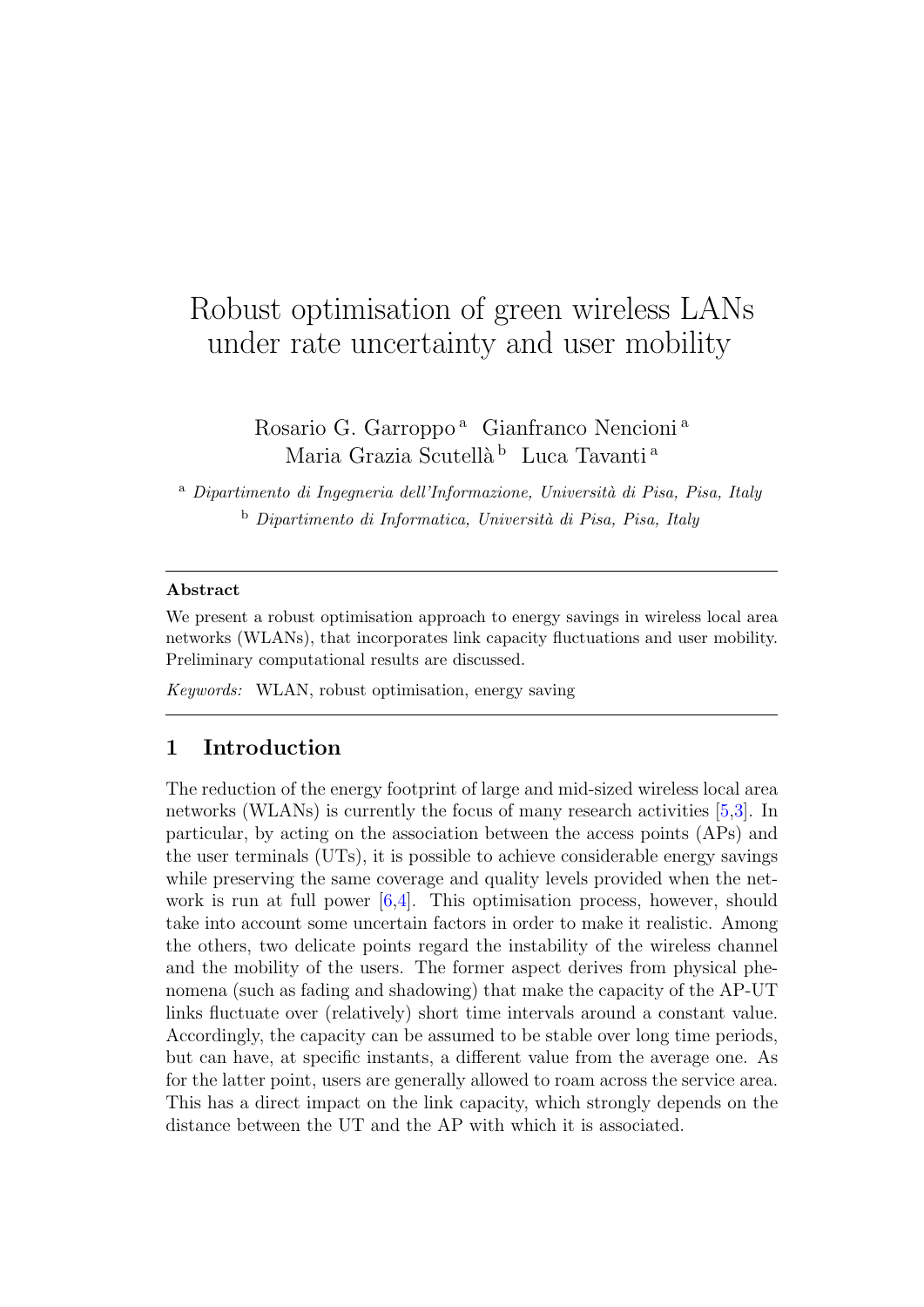The presence of these two phenomena, which are often neglected in the literature (see e.g.  $[3,6,4]$  $[3,6,4]$  $[3,6,4]$ ), implies that an optimal solution that does not account for these phenomena, i.e. the optimal solution to the so-called nominal problem, is usually valid for small time intervals only.

In this paper we present a robust optimisation approach that incorporates both link capacity fluctuations and UTs mobility under Bertsimas and Sim's robust optimization paradigm [\[1\]](#page-7-4). Then preliminary computational results are discussed. Robust optimisation has already been applied to demand uncertainty  $[3]$ , rate uncertainty  $[2,10,9]$  $[2,10,9]$  $[2,10,9]$ , and also to UT localization  $[7]$  but, to the best of our knowledge, our work is the first to apply robustness techniques to both rate uncertainty and user mobility.

## 2 Problem formulation and model for the nominal case

We shall first describe the WLAN system underlying the optimisation problem, and then propose a mathematical programming model for the nominal case, i.e. when rate fluctuations and UT mobility are not taken into account.

#### 2.1 The WLAN system

We model the WLAN system as follows. There is a set  $\mathcal J$  of deployed access points (APs) that must serve a set  $\mathcal I$  of user terminals (UTs). The traffic demand  $w_i$  of each UT i must be satisfied by exactly one AP.

The power  $P_j$  consumed by the generic AP j can be essentially ascribed to two major elements. There is a constant part, say  $b_j$ , which is bound to the mere fact that the device is powered on. Then, there is a variable part, say  $a_j$ , which accounts for the so-called "airtime", i.e. the fraction of time the device is either transmitting or receiving frames. It is weighted by a constant "wireless" factor, say  $p^w$ , which accounts for the power drain of the radio frontend for the transmission and reception operations. These elements are combined so that the power  $P_i$  can be expressed as:

$$
P_j = b_j + p^w a_j. \tag{1}
$$

The final parameters characterizing the WLAN system are  $r_{ij}$  (or capacity of link  $(i, j)$ , i.e. the data rate available between AP j and UT i, for  $i \in \mathcal{I}$  and  $j \in \mathcal{J}$ . They depend on the physical properties of the system (e.g. position of UT  $i$  and AP  $j$ , transmission power, radio propagation rules). To keep the notation simpler, we shall assume that the links are symmetric, i.e.  $r_{ij} = r_{ji}$ .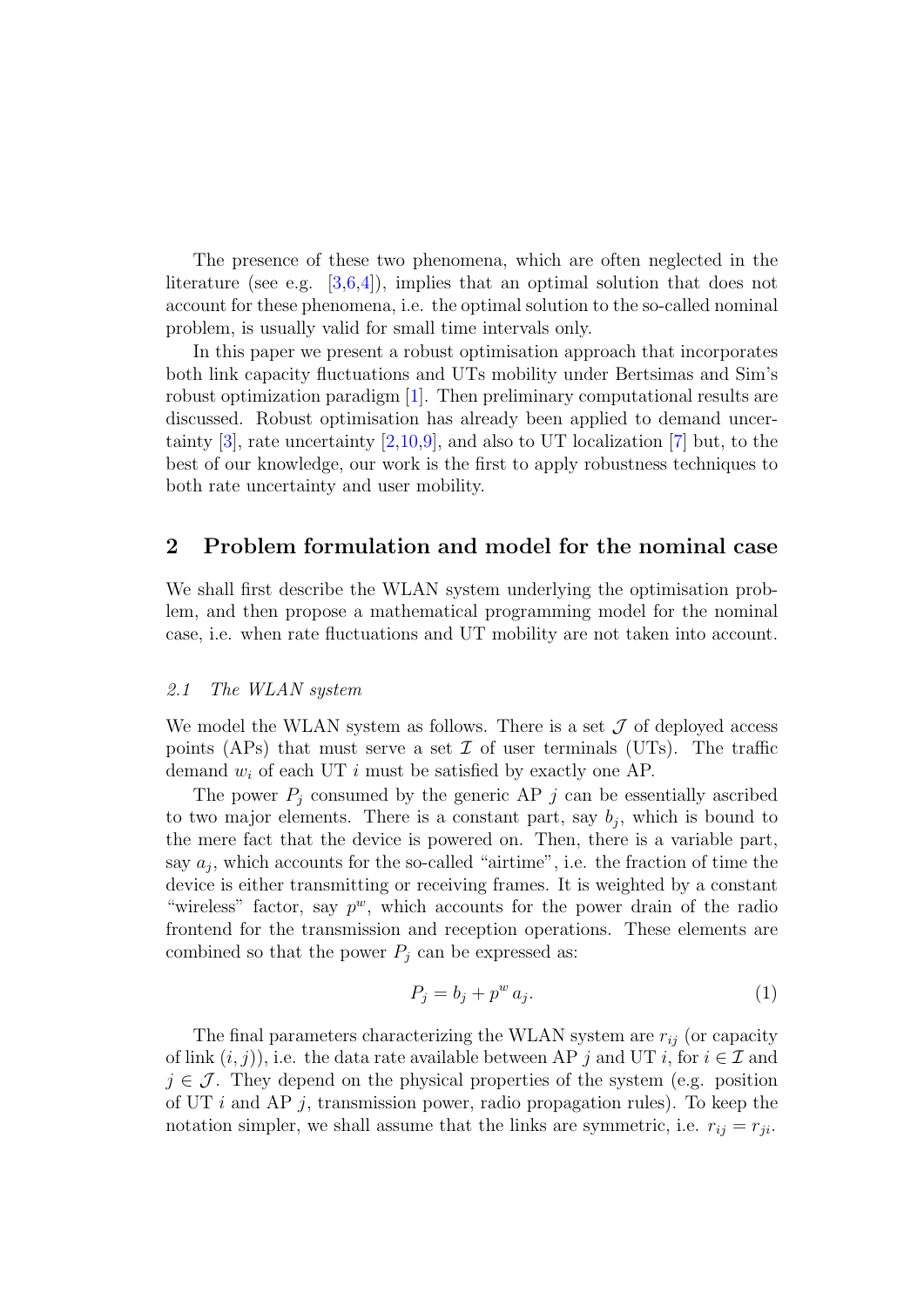#### <span id="page-2-4"></span>2.2 A mathematical programming model for the nominal case

Assume that UTs are static and that data rates are certain. The nominal version of the WLAN problem consists in deciding what APs to use, and to which powered-on AP to assign each UT (each UT must be assigned to exactly one AP), in such a way as to satisfy the demand of each UT and without exceeding the capacity of each AP. The objective is to minimise the overall power consumption of the APs. The problem can be formulated by the following Integer Linear Programming (ILP) model, which is based on two sets of binary variables:

- $x_{ij}$ , which is set to 1 if UT *i* is assigned to AP *j*, 0 otherwise;
- $y_j$ , which is set to 1 if AP j is powered-on, 0 otherwise.

The objective is to minimise the total power consumption:

$$
z = \min \sum_{j \in \mathcal{J}} P_j = \min \sum_{j \in \mathcal{J}} \left\{ b_j y_j + p^w \sum_{i \in \mathcal{I}} \frac{w_i}{r_{ij}} x_{ij} \right\},\tag{2}
$$

where the airtime  $a_j$  has been expressed in terms of the variables  $x_{ij}$ :

<span id="page-2-5"></span><span id="page-2-0"></span>
$$
a_j = \sum_{i \in \mathcal{I}} \frac{w_i}{r_{ij}} x_{ij}.
$$
\n
$$
(3)
$$

<span id="page-2-1"></span>The minimisation is subject to the following constraints:

$$
\sum_{j \in \mathcal{J}} x_{ij} = 1, \quad i \in \mathcal{I}, \tag{4}
$$

$$
\sum_{i \in \mathcal{I}} \frac{w_i}{r_{ij}} x_{ij} \le y_j, \quad j \in \mathcal{J}, \tag{5}
$$

$$
x_{ij} \in \{0, 1\}, \quad i \in \mathcal{I}, j \in \mathcal{J}, \tag{6}
$$

$$
y_j \in \{0, 1\}, \quad j \in \mathcal{J}.\tag{7}
$$

<span id="page-2-3"></span><span id="page-2-2"></span>Equations [\(4\)](#page-2-0) are the single assignment constraints that impose that each UT must be assigned to exactly one AP. Equations [\(5\)](#page-2-1) are the capacity constraints. They also ensure that no UT is assigned to powered-off APs. Finally, [\(6\)](#page-2-2) and [\(7\)](#page-2-3) define the integrality of the variables.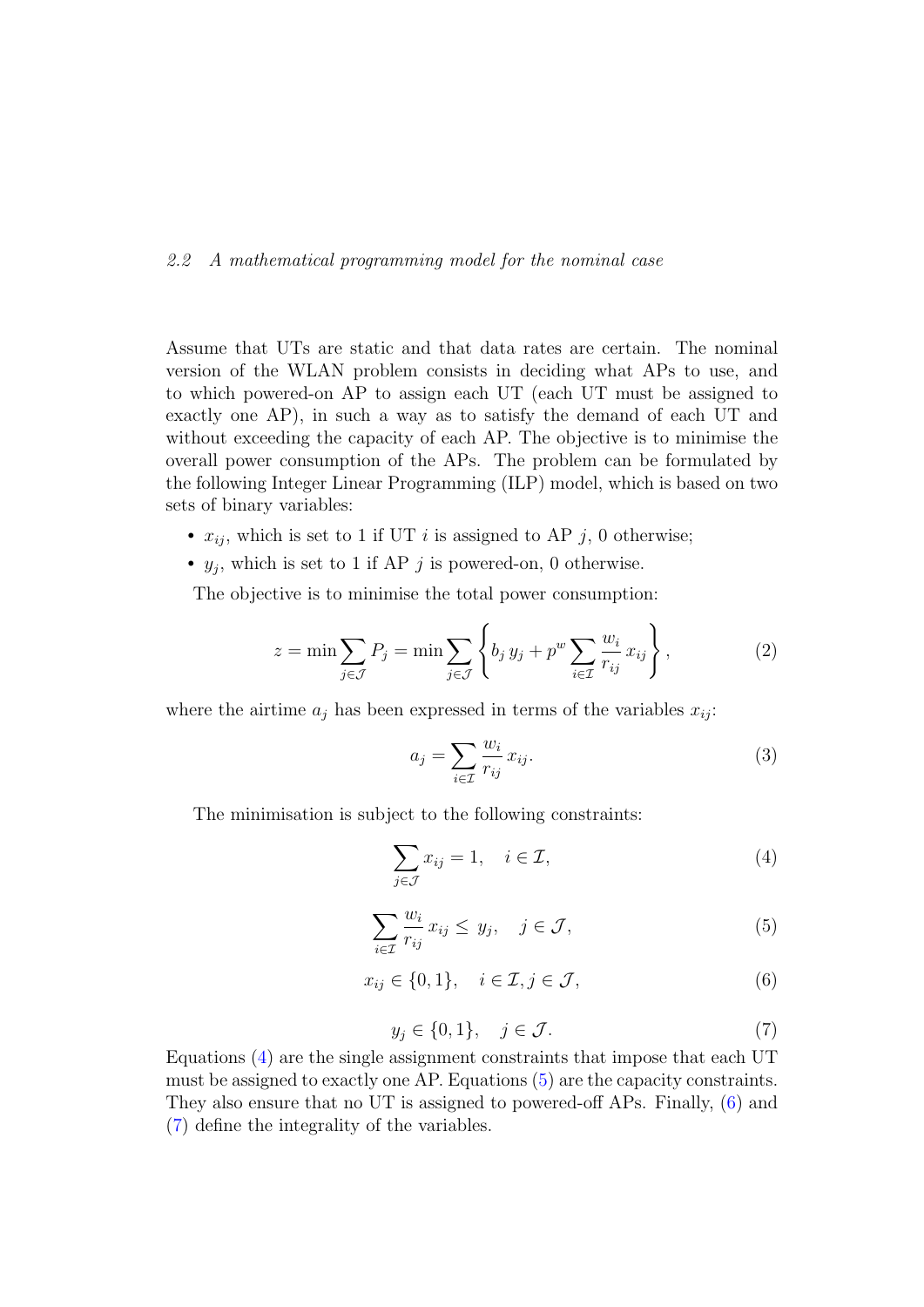## 3 A robust mathematical model

Here we shall incorporate both user movements and capacity fluctuations into the model in [2.2,](#page-2-4) in order to make it robust over short periods of time.

In fact, UTs can roam across the service area. This has a direct impact on  $r_{ij}$ , which is a function of the distance between UT i and AP j. Whenever a UT i moves, and some of the  $r_{ij}$  change, one possibility is to re-compute the optimal allocation between UTs and APs. Another possibility, here investigated, is to look for solutions that will achieve good objective function values for the future realization of these parameters in given uncertainty sets. This is precisely the framework of Robust Optimization.

To take into account the UT mobility, we shall denote by  $R(i, j)$  the set of the possible capacities between the UT  $i$  and the AP  $j$ , in a certain time interval, depending on the mobility of *i*, i.e.  $R(i, j) = \{r_{ij}^1, \ldots, r_{ij}^{h(i)}\}$ , where  $h(i)$  denotes the alternative final destinations for i.

Another aspect that may influence the  $r_{ij}$  is the fluctuations in the signal propagations. To take into account this aspect, for each pair  $i$  and  $j$ , and for each position  $\alpha$ ,  $1 \leq \alpha \leq h(i)$ , let  $[\bar{r}_{ij}^{\alpha} - \hat{r}_{ij}^{\alpha}, \bar{r}_{ij}^{\alpha} + \hat{r}_{ij}^{\alpha}]$  denote the interval of the possible deviations of parameter  $r_{ij}^{\alpha}$  around its nominal value, which is the average value  $\bar{r}_{ij}^{\alpha}$ .

According to Bertsimas and Sim's robust framework [\[1\]](#page-7-4), assume that at most  $K$  link capacities may deviate from their nominal value simultaneously. Furthermore, assume that at most  $H$  UTs may move simultaneously. Also, let  $K \geq H$ , since whereas all capacities are typically subject to fluctuations around their nominal value, usually only a subset of UTs move in the considered time horizon.

In order to state the robust counterpart of constraints [\(5\)](#page-2-1), let us associate two auxiliary binary variables with each UT  $i$ :

- $q_i$ , which is set to 1 if the capacities of UT i can deviate from their nominal value and i can also move;
- $z_i$ , which is set to 1 if the capacities of UT i can deviate from their nominal value, but  $i$  does not move.

The case of mobile UTs whose related capacities can not deviate is not modelled here, since it is not significant in this context. By using such additional variables, the robust counterpart of the left-hand-side of each constraint [\(5\)](#page-2-1) is an inner ILP model, which gives the maximum (i.e., the worst case) value that the left-hand-side may achieve under the robustness assumptions stated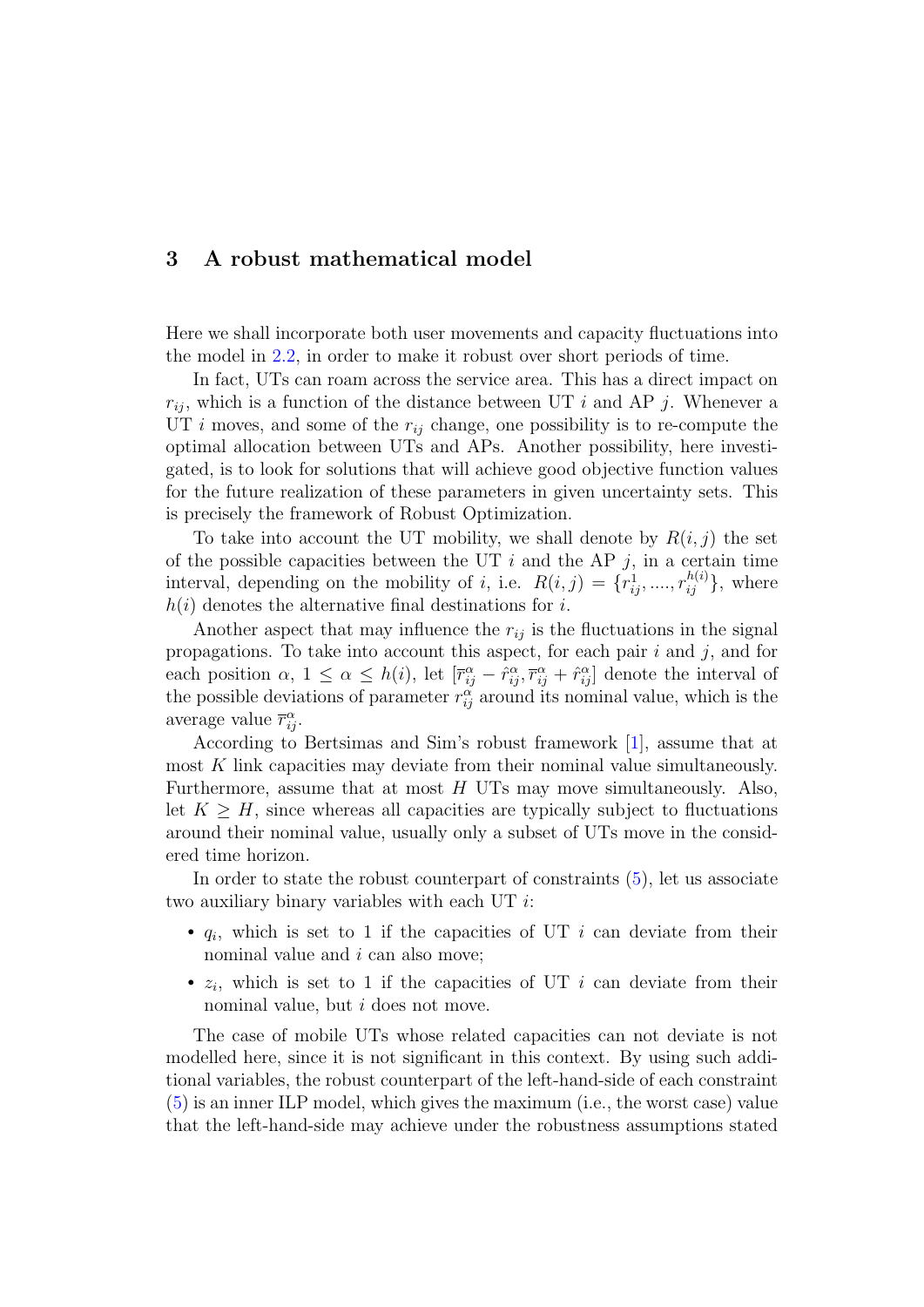before. The optimal value of the inner ILP model related to  $j$  is:

$$
c_j^{rob} = \max \sum_{i \in \mathcal{I}} \left\{ \frac{w_i q_i}{r_{ij}^{dmin}} + \frac{w_i z_i}{\overline{r}_{ij}^{curr} - \hat{r}_{ij}^{curr}} + \frac{w_i (1 - q_i - z_i)}{r_{ij}} \right\} x_{ij}.
$$
 (8)

In [\(8\)](#page-4-0),  $r_{ij}^{dmin}$  denotes the minimum deviation among all values in  $R(i, j)$ , i.e.:

<span id="page-4-0"></span>
$$
r_{ij}^{dmin} = \min_{\alpha} \{ \overline{r}_{ij}^{\alpha} - \hat{r}_{ij}^{\alpha} \},
$$

 $r_{ij}^{curr}$  is the capacity between i and j by considering the current position of UT *i*, while  $r_{ij}$  represents the realization of the (random variable)  $r_{ij}^{curr}$  within the corresponding interval  $[\bar{r}_{ij}^{curr} - \hat{r}_{ij}^{curr}, \bar{r}_{ij}^{curr} + \hat{r}_{ij}^{curr}]$ , for the time instant where the optimization is pursued. Observe that the values appearing at the denominator in [\(8\)](#page-4-0) are constant. For each j, by denoting by  $A_{ii}$  the coefficient of variable  $q_i$  and by  $B_{ij}$  the coefficient of variable  $z_i$ , then  $(8)$  can be rewritten in the following simpler form, where  $C_j = \sum_{i \in \mathcal{I}} \frac{w_i}{r_{ij}}$  $\frac{w_i}{r_{ij}} x_{ij}$  does not depend on the auxiliary variables  $q_i$  and  $z_i$ , and it is linear with respect to the assignment variables  $x_{ij}$ :

<span id="page-4-1"></span>
$$
c_j^{rob} = C_j + \max \sum_{i \in \mathcal{I}} \{ A_{ij} q_i + B_{ij} z_i \} \ x_{ij}.
$$
 (9)

The maximisation in [\(9\)](#page-4-1) is subject to the following constraints:

$$
\sum_{i \in \mathcal{I}} (q_i + z_i) \le K,\tag{10}
$$

$$
\sum_{i \in \mathcal{I}} q_i \le H,\tag{11}
$$

$$
q_i + z_i \le 1, \quad i \in \mathcal{I}.\tag{12}
$$

<span id="page-4-2"></span>**Property** For each  $j$ , the constraint matrix of the robust counterpart formulation  $(9)$  -  $(12)$  is totally unimodular  $(TU)$ .

## Proof See [\[8\]](#page-7-9).

A consequence is that, by treating variables  $x_{ij}$  as constant, as standard in Robust Optimization, then the inner ILP model related to each  $j$  can be replaced by its Linear Programming relaxation and so, by strong duality, by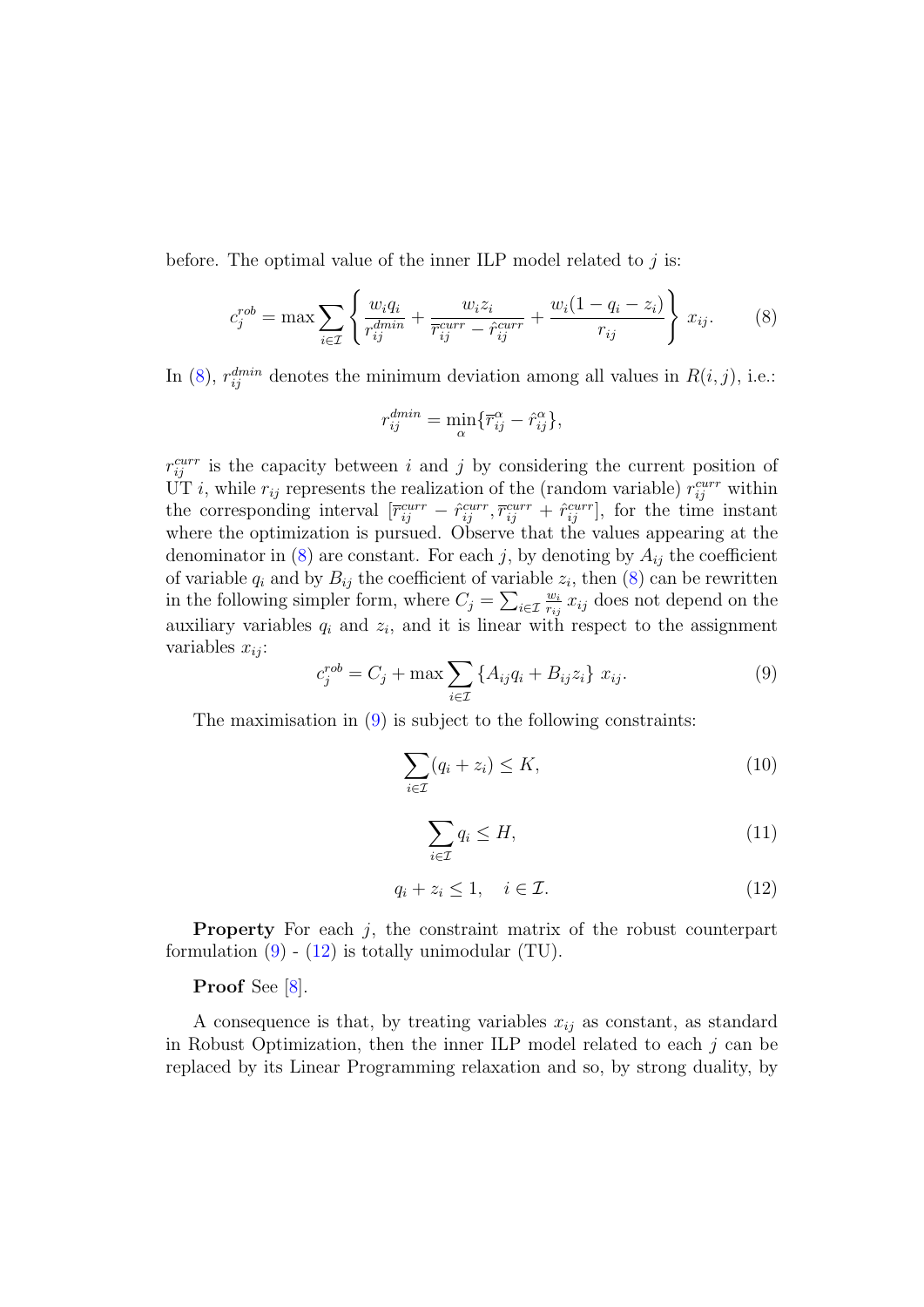its LP dual, that is to say:

$$
c_j^{rob} = C_j + \min\left\{ K\gamma_{1j} + H\gamma_{2j} + \sum_{i \in \mathcal{I}} \beta_{ij} \right\} \tag{13}
$$

subject to the following constraints:

<span id="page-5-0"></span>
$$
\gamma_{1j} + \gamma_{2j} + \beta_{ij} \ge A_{ij} x_{ij}, \quad i \in \mathcal{I}, \tag{14}
$$

$$
\gamma_{1j} + \beta_{ij} \ge B_{ij} x_{ij}, \quad i \in \mathcal{I}, \tag{15}
$$

<span id="page-5-1"></span>plus the nonnegativity constraints for the dual variables  $\gamma_{1j}$ ,  $\gamma_{2j}$  and  $\beta_{ij}$ ,  $i \in \mathcal{I}$ ,  $j \in \mathcal{J}$ . Note that the same kind of technique must be applied to get the robust counterpart of the objective function [\(2\)](#page-2-5).

The proposed robust model is therefore given by:

$$
z^{rob} = \min \sum_{j \in \mathcal{J}} \left\{ b_j y_j + p^w (C_j + K\gamma_{1j} + H\gamma_{2j} + \sum_{i \in \mathcal{I}} \beta_{ij}) \right\} \tag{16}
$$

subject to:

$$
C_j + \left\{ K\gamma_{1j} + H\gamma_{2j} + \sum_{i \in \mathcal{I}} \beta_{ij} \right\} \le y_j, \quad j \in \mathcal{J}, \tag{17}
$$

[\(4\)](#page-2-0), [\(6\)](#page-2-2), [\(7\)](#page-2-3), [\(14\)](#page-5-0), [\(15\)](#page-5-1), and the nonnegativity constraints for  $\gamma_{1j}$ ,  $\gamma_{2j}$  and  $\beta_{ij}$ .

#### 3.1 Computational analysis

The effectiveness of the robust model has been preliminarily assessed on more than 40 scenarios and 800 instances, setting  $H = 0.2 |\mathcal{I}|$  and  $K = |\mathcal{I}|$ . Each scenario is characterised by a different value of  $|\mathcal{I}|, |\mathcal{J}|$ , or AP density  $\Delta$ . Each instance is considered twice, once in the present and once in the future (to check the feasibility of the robust model after a suitable delay has elapsed). At first, we solve both the nominal and the robust problems in the present time. Then, we generate the future instance by moving the UTs and recalculating the rates that are subjects to fluctuations. The feasibility of the robust and the nominal solutions found in the present time of the instance are verified on the future version of the same instance.

The results are summarised in Table [1,](#page-6-0) where two meaningful subsets of the computational results have been reported. In the table, the first set of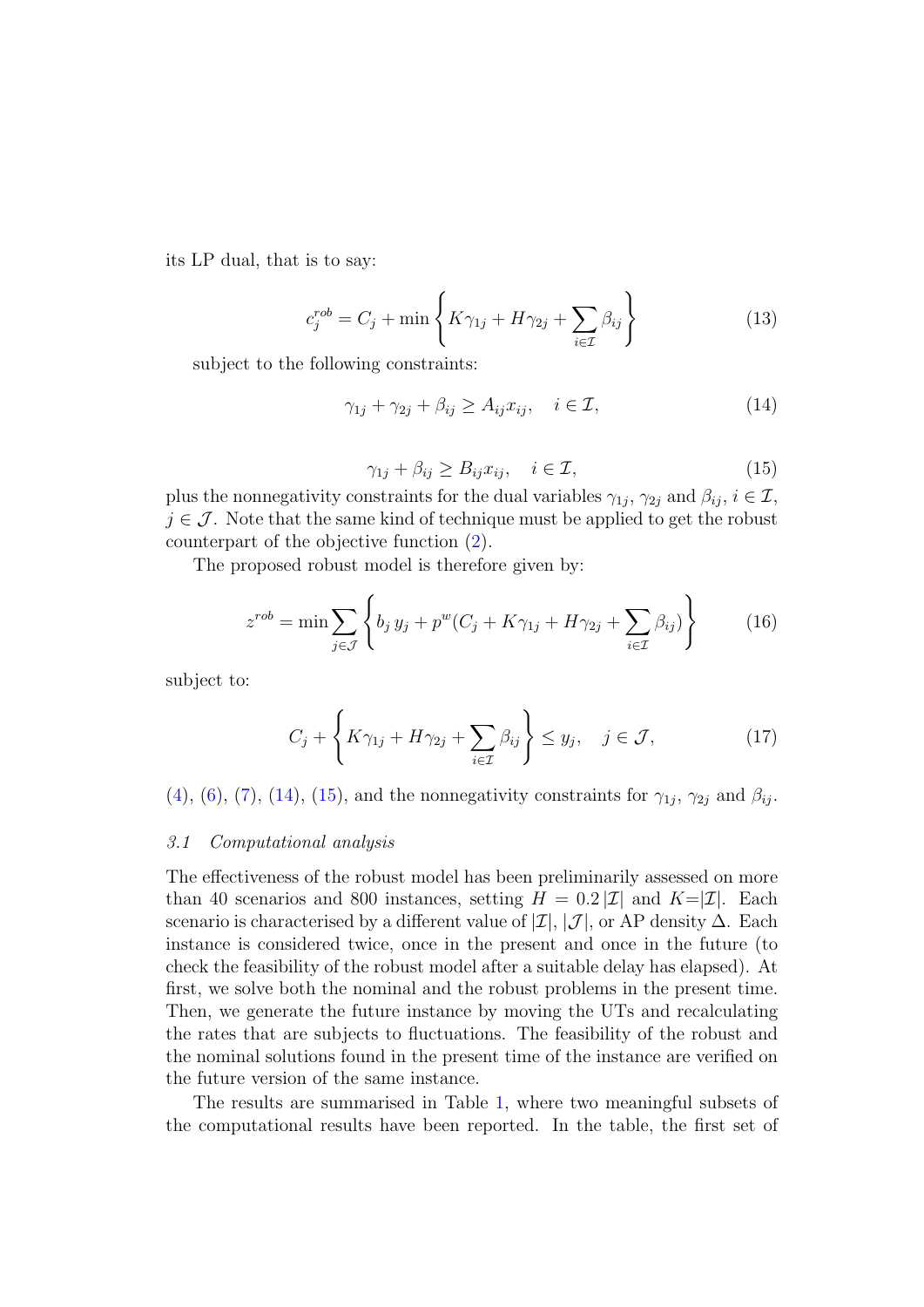<span id="page-6-0"></span>

|                                             |       |                 | FF             |      | $_{\rm PR}$ |                                             |       |                | $_{\rm FF}$    |                   | $\overline{\mathrm{PR}}$ |  |
|---------------------------------------------|-------|-----------------|----------------|------|-------------|---------------------------------------------|-------|----------------|----------------|-------------------|--------------------------|--|
| $ \mathcal{I} $<br>$\overline{\mathcal{J}}$ | Δ     | Rob             | Nom            | Pres | Fut         | $ \mathcal{I} $<br>$\overline{\mathcal{J}}$ | Δ     | Rob            | Nom            | Pres              | Fut                      |  |
| $\overline{3.3}$                            | 0.150 | $\overline{11}$ | 1              | 2.03 | 1.79        | 5.0                                         | 0.128 | 11             | $\theta$       | $\overline{2.03}$ | 1.77                     |  |
| 6.7                                         | 0.150 | 7               | 1              | 1.86 | 1.58        | 5.0                                         | 0.200 | 7              | 0              | 1.75              | 1.63                     |  |
| 10.0                                        | 0.150 | 8               | 1              | 1.62 | 1.54        | 5.0                                         | 0.356 | 16             | 1              | 1.59              | 1.28                     |  |
| 13.3                                        | 0.150 | 8               | 0              | 1.53 | 1.41        | 5.0                                         | 0.800 | 4              | 6              | 1.00              | 1.01                     |  |
| 5.0                                         | 0.178 | 17              | 2              | 1.84 | 1.82        | 6.7                                         | 0.150 | 7              |                | 1.86              | 1.58                     |  |
| 10.0                                        | 0.178 | 11              | $\mathbf{1}$   | 1.41 | 1.33        | 6.7                                         | 0.203 | 9              |                | 1.53              | 1.54                     |  |
| 15.0                                        | 0.178 | 4               | 0              | 1.32 | 1.27        | 6.7                                         | 0.267 | 12             | $\overline{2}$ | 1.51              | 1.30                     |  |
| 10.0                                        | 0.200 | 13              | 3              | 1.81 | 1.28        | 6.7                                         | 0.600 | 5              | 6              | 1.00              | 1.02                     |  |
| 20.0                                        | 0.200 | 8               | $\overline{2}$ | 1.16 | 1.28        | 8.0                                         | 0.111 | 6              | 0              | 2.02              | 1.85                     |  |
| 30.0                                        | 0.200 | 4               | 3              | 1.00 | 1.01        | 8.0                                         | 0.160 | 4              | 0              | 1.70              | 1.60                     |  |
| 5.0                                         | 0.400 | 17              | $\overline{4}$ | 1.72 | 1.24        | 8.0                                         | 0.250 | 9              | 0              | 1.40              | 1.42                     |  |
| 10.0                                        | 0.400 | 4               | 3              | 1.04 | 1.18        | 8.0                                         | 0.302 | 5              | 0              | 1.21              | 1.28                     |  |
| 15.0                                        | 0.400 | 6               | 6              | 1.00 | 1.01        | 10.0                                        | 0.150 | 8              |                | 1.62              | 1.54                     |  |
| 3.3                                         | 0.600 | 16              | 6              | 1.58 | 1.23        | 10.0                                        | 0.306 | $\overline{5}$ |                | 1.23              | 1.23                     |  |
| 6.7                                         | 0.600 | 5               | 6              | 1.00 | 1.02        | 10.0                                        | 0.403 | 5              | 3              | 1.06              | 1.11                     |  |
| 2.5                                         | 0.800 | 15              | $10\,$         | 1.55 | 1.30        | 10.0                                        | 0.600 | 10             | 10             | 1.00              | 1.01                     |  |
| 5.0                                         | 0.800 | 4               | 6              | 1.00 | 1.01        |                                             |       |                |                |                   |                          |  |

Table 1 Comparison of the robust and nominal solutions.

results is ordered in nondecreasing value of  $\Delta$  (measured in number of APs per 100 m<sup>2</sup> ), whereas the second (and partially overlapped) set of results is ordered in nondecreasing value of  $UT/AP$  ratio.  $FF$  is the fraction of solutions that are still feasible in the future, while  $PR$  is the ratio between the power consumption of the robust and nominal solutions averaged over 20 instances.

From the table it emerges that the robust model is more advantageous as either the density of the APs or the  $UT/AP$  ratio (or both) get smaller. Conversely the nominal solution is often unfeasible in the future, with the exception of very dense scenarios, in which it yields almost the same degree of "reliability" of the robust method.

In terms of power consumption, the robust model obviously tends to produce more expensive solutions. However, the amount of additional power is somewhat proportional to the offered degree of robustness. For example, when the robust solution requires higher power consumption, there is also a fair probability that this solution is feasible in the future. Conversely, when the robust and the nominal solutions provide roughly the same fraction of feasible solutions in the future, the power consumption of the two methods is also very close. This latter point is particularly appealing, because the use of the robust model does not introduce power wastage when no meaningful robustness advantage can be achieved. In addition, the loss in power efficiency in the present time is usually reduced in the future.